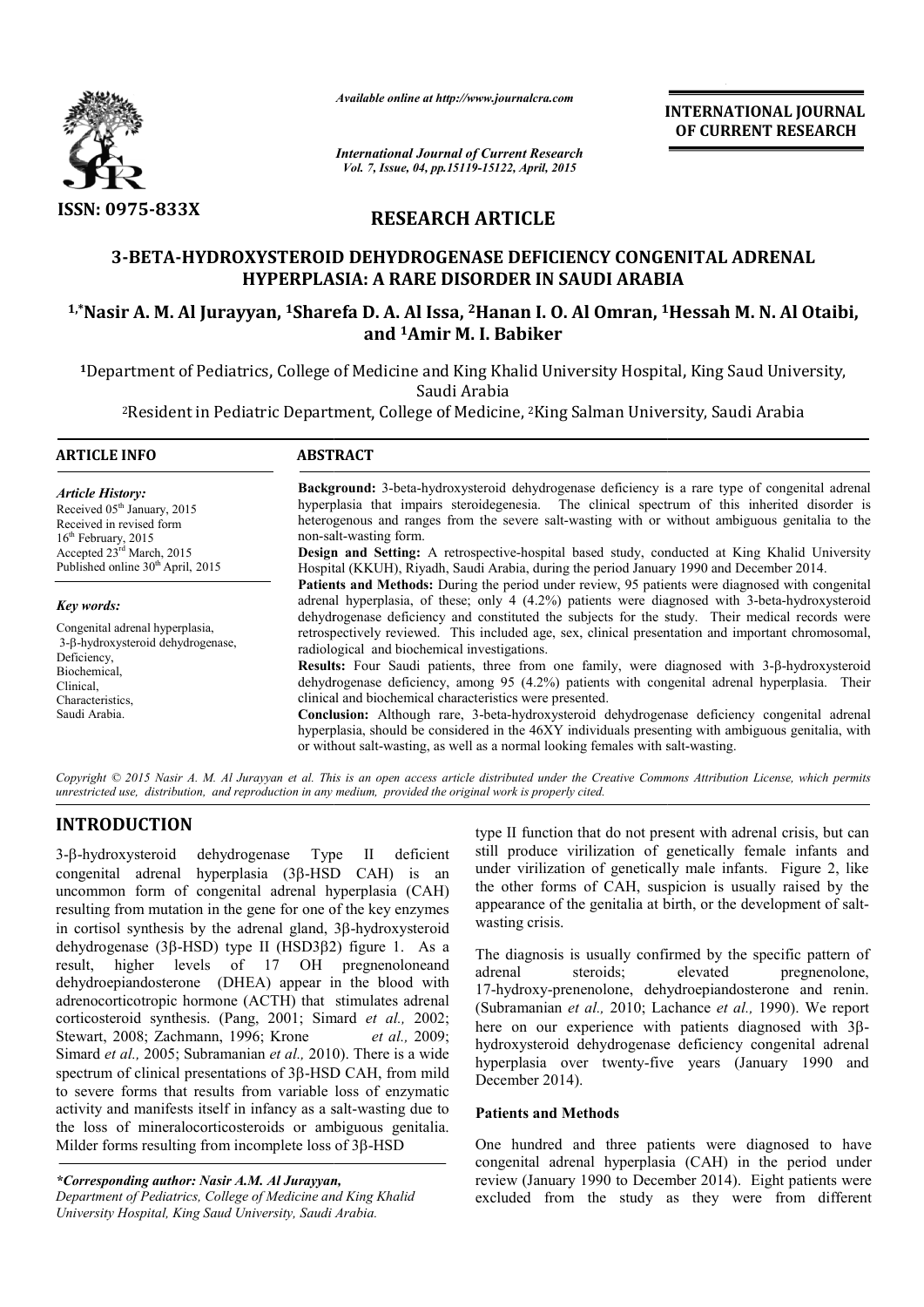nationalities. Of these, 4 (4.2%) patients were diagnosed<br>withhormonally 3-beta-hydroxysteroid dehydrogenase 3-beta-hydroxysteroid dehydrogenase deficiency and constituted the subjects for the study. The diagnosis of 3-beta-hydroxysteroid dehydrogenase deficiency (HSD32) congenital adrenal hyperplasia was based on increased ratio of dehydroandrosterone (DHEA) and adrostenedione with low androstenedione, therefore, in a clinically suspected individual. A salt wasting state was suspected by hyponatremia, hyperkalemia and natriuresis and confirmed by elevated serum concentration of renin activity with low or normal serum aldosterone concentration. Data were retrospectively reviewed and included age, sex, family history, clinical presentation and important radiological chromosomal and biochemical investigations.

#### RESULTS

Four (4.2%) patients among the 95 patients with congenital adrenal hyperplasia (CAH) were proved to have 3-beta-hydroxysteroid dehydrogenase deficiency. They were from two families. Three were siblings. Two brothers and one sister. Tables 1 and 2 show the clinical and biochemical characteristics of the patients. All male patients presented in the neonatal period with ambiguous genitalia, while one female patient presented at six months of age with salt-wasting. They were followed and maintained normal electrolytes on hydrocortisones  $10-15$  mg/m<sup>2</sup>/day and fludrocortisones hydrocortisone  $10-15$ fludrocortisones 0.1-0.2 mg/kg. They had surgical repair, of the external genitalia at 1-4 years and achieved normal puberty with normal development of secondary sexual characteristics.



Figure 1. Simplified scheme of the adrenal steroidogenesis. Note that 3-beta-hydroxysteroid dehydrogenase (3HSD) is required for the synthesis of all the three groups of adrenal steroids, (mineralcorticosteroids, glucocorticoids and sex steroid



Figure 2. A patient with 46 XY disorder of sex development who proved to have 3-β-hydroxysteroid dehydrogenase deficiency congenital adrenal hyperplasia. Note the pigmented short curved phallus, central urogenital slit and separated labioscrotal testis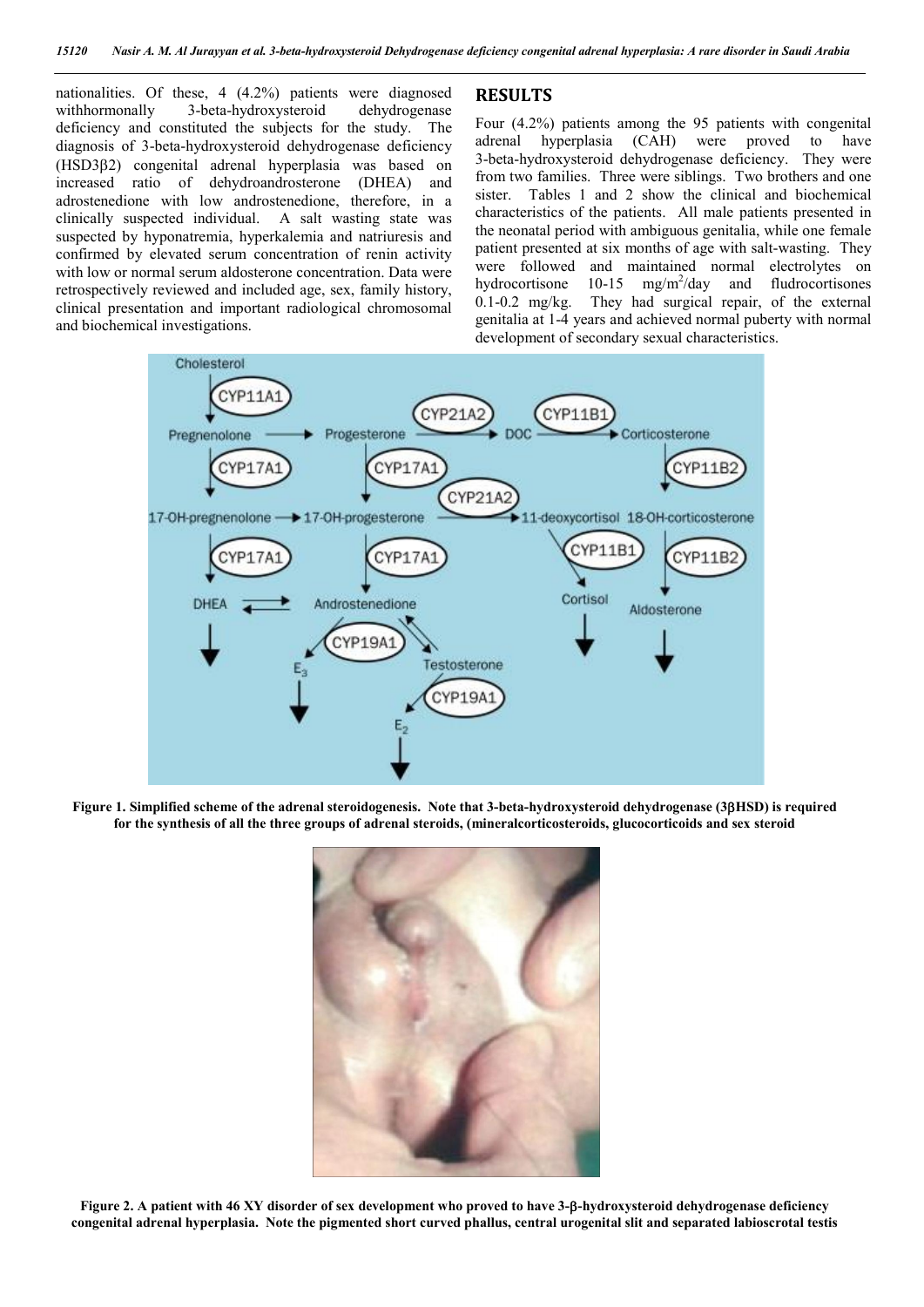| Patients       | Family | <b>Family History</b>                                          | Clinical Presentation                        | Puberty  |
|----------------|--------|----------------------------------------------------------------|----------------------------------------------|----------|
|                |        | +ve family history $(1st$ degree)<br>Male sibling              | Newborn ambiguous genitalia $+$ salt-wasting | 12 years |
| $\overline{c}$ |        | Female sibling 2                                               | 6 month, salt-wasting                        | 11 years |
| 3              |        | Male sibling 3<br>Newborn ambiguous genitalia $+$ salt-wasting |                                              | 12 years |
| 4              | 2      | -ve family history<br>(1 <sup>st</sup> degree)                 | Newborn ambiguous genitalia $+$ salt-wasting | 11 years |

Table 1. Clinical characteristics in 4 patients with CAH due to (3BHSD)

Table 2. The biochemical profile, mean (range), in 4 patients with CAH due to  $3-\beta$  hydroxysteroid dehydrogenase deficiency

| ACTH<br>$5-18$ Pmol/L | Cortisol<br>150-685 nmol/L | 17-hydroxyprogesterone<br>$0.6-4.2$ nmol/L | <b>DHEA</b><br>$4-10$ nmol                     | Androstenedione<br>$0.5-1.7$ nmol/L |
|-----------------------|----------------------------|--------------------------------------------|------------------------------------------------|-------------------------------------|
| 39                    | 80                         | 10                                         | 15.6                                           | 0.8                                 |
|                       |                            |                                            |                                                | $(0.6-1.5)$                         |
|                       | $(5.6 - 90)$               | $(60 - 350)$                               | $(6-12)$<br>ACTH – Adrenocorticotropin Hormone | $(10-31.4)$                         |

DHEA – Dehydroepiandosterone

\*All patients were salt-waster with low to normal serum aldosterone concentration and high serum renin activity concentration.

#### DISCUSSION

3-β-hydroxysteroid dehydrogenase Type II deficient congenital adrenal hyperplasia  $(3-\beta)$  HSD CAH) is an uncommon form of CAH resulting from mutation in the genes for one of the key enzymes in cortisol synthesis by the adrenal gland, 3-betahydroxysteroid dehydrogenase (3- $\beta$  HSD) type II. As a result, higher levels of 17-OH-pregnenolone appear in the blood with adrenotrophic hormone (ACTH) challenge, which stimulates adrenal corticosteroid synthesis. There is a wide spectrum of clinical presentations of 3-B-HSD CAH, from mild to severe forms. The uncommon severe form results from complete loss of enzymatic activity and manifests itself in infancy as saltwasting due to the loss of mineralcorticosteroids and ambiguous genitalia. Milder forms resulting from incomplete loss of 3- $\beta$  HSD type II function do not present with adrenal crisis, but can still produce virilization of genetically female infants and under virilization of genetically male infants. As a result this form of primary hypoaldosteronism is the only form of CAH that can cause ambiguous genitalia in both genetic sexes.<sup>1-3</sup> Like the other forms of CAH, suspicion of  $3-\beta$  HSD HSD is usually raised by the appearance of the genitalia at birth or by the development of a salt-wasting crisis in the first month of life. The diagnosis is usually confirmed by the distinctive pattern of adrenal steroids; elevated pregnenolone, 17 hydroxypregnenolone, Dehydroepiandrosterone (DHEA), and renin activity. The disease is caused by mutation in the HSD3<sub>B2</sub> gene located on chromosome (p13). (Pang, 2001; Simard *et al.,* 2002; Stewart, 2008; Zachmann, 1996; Krone *et al.,* 2009; Simard *et al.,* 2005; Subramanian *et al.,* 2010; Lachance *et al.*, 1990). The hormonal criteria of HSD3ß2 deficiency have been revised by Lutfallah et al which have more accurate prediction of HSD32 deficiency. (Lutfallah *et al.,* 2002). Our patients had neonatal ambiguous genitalia and salt-wasting secondary to HSD3B2 deficiency. However, at puberty, they had normal development of the secondary sex characters with an adequate testosterone and oestrogen levels.

This is similar to the report of Bin Abbas et al. (Bin-Abbas *et al.,* 2004) from Saudi Arabia. It is believed that HSD381 activity, which is responsible for the extra-adrenal and gonadal conversion of  $\triangle$ 5-hydroxysteroid precursors into the corresponding  $\triangle$ 4-ketosteroid. The peripheral HSD3 $\beta$  activity could explain why some patients with HSD3 $\beta$ 2 deficiency will have normal puberty. In conclusion, although 3 betahydroxysteroid dehydrogenase deficiency congenital adrenal hyperplasia is rare, it should be considered in 46XY individual presenting with ambiguous genitalia with or without saltwasting, as well as normal looking females with salt-wasting.

#### Acknowledgement

The author would like to thank Ms. Loida M. Sese for her secretarial assistance, Department of Pediatrics, College of Medicine, King Saud University, Riyadh, Saudi Arabia.

#### **REFERENCES**

- Bin-Abbas, B. S., Al Sakati, N. A. and Al Ashwal, A. A. 2004. Congenital adrenal hyperplasia due to 3-betahydroxysteroid dehydrogenase type II deficiency in 4 Saudi children. Long-term follow-up. *Saudi Med. J.,* 25(9): 1293-1295.
- Krone, N. and Arlt, W. 2009. Genetics of congenital adrenal hyperplasia. *Best Pract. Res. Clin. Endocrinol. Med* 23(2):181-192.
- Lachance, Y., Luu-The, V., Labrie, C., Simard, J., Dumont, M., de Launoit, Y., Guerin, S., Leblanc, G. and Labrie, F. 1990. Characterization of human 3-Beta-hydroxysteroid dehydrogenase / delta 5 – delta 4- isomerase gene and its expression in mammalian cells. *H. Biol. Chem.,* 265(33):20469-75.
- Lutfallah, C., Wang, W., Mason, J. I., Chang, Y. T., Haider, A., Rich, B., *et al.* 2004. Newly proposed hormonal criteria via genotype proof for type  $11 \quad 3-\beta$ -hydroxysteroid dehydrogenase deficiency*. J. Clin. Endocrinol.,* 87;2611- 2622.